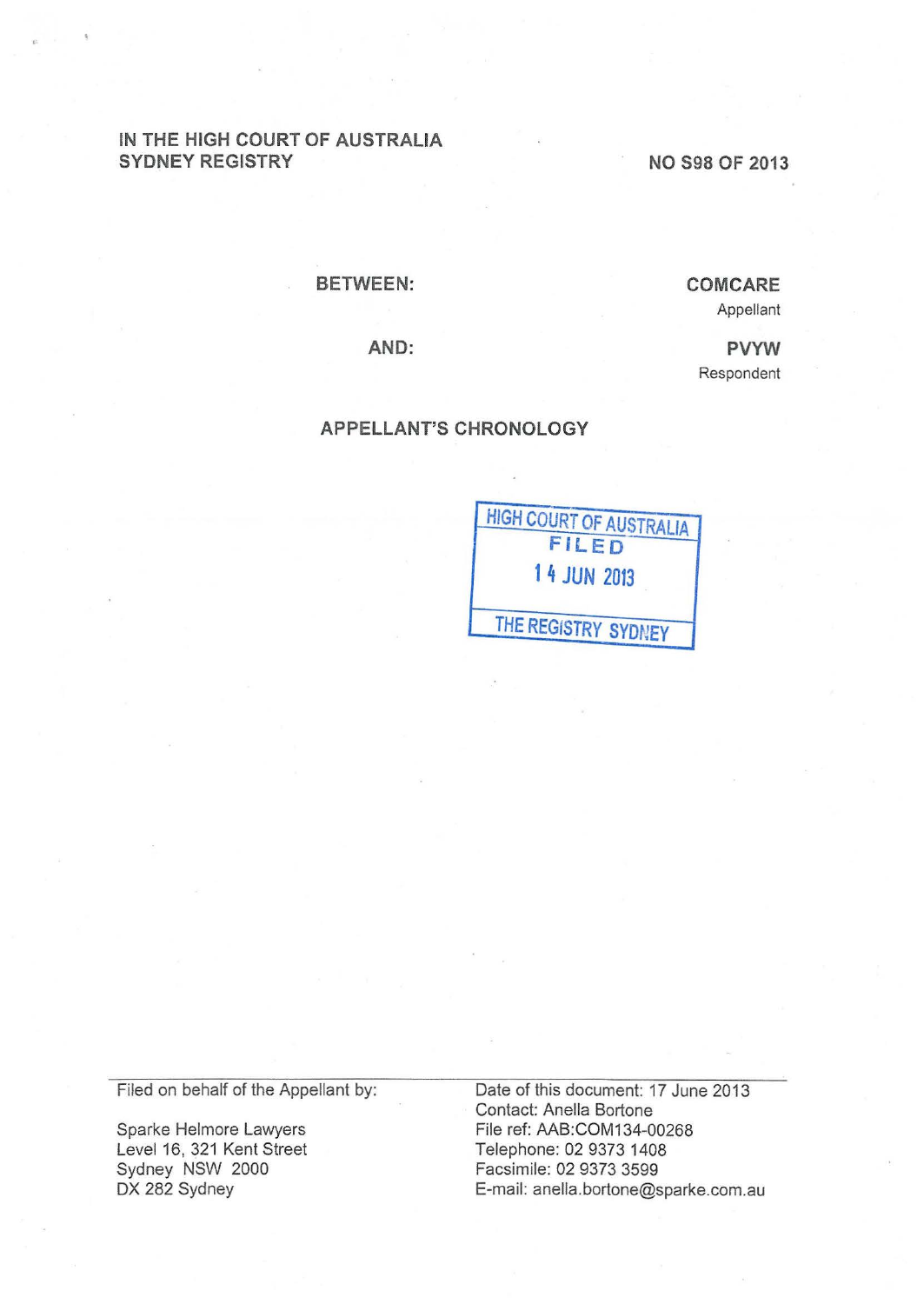|    | PART I         |                                                                                                     |                                                                                                                                                                                                                                                                                                                                                         |  |
|----|----------------|-----------------------------------------------------------------------------------------------------|---------------------------------------------------------------------------------------------------------------------------------------------------------------------------------------------------------------------------------------------------------------------------------------------------------------------------------------------------------|--|
|    | 1.             | I certify that this chronology is in a form suitable for publication on the<br>internet.<br>PART II |                                                                                                                                                                                                                                                                                                                                                         |  |
|    |                |                                                                                                     |                                                                                                                                                                                                                                                                                                                                                         |  |
|    | 2.             | 01.04.1971                                                                                          | The Respondent's date of birth.                                                                                                                                                                                                                                                                                                                         |  |
|    | 3.             | November 2007                                                                                       | The Respondent commenced employment with a<br>Commonwealth agency.                                                                                                                                                                                                                                                                                      |  |
| 10 | 4.             | 26.11.2007                                                                                          | The Respondent was instructed to visit her employer's<br>office in Nowra with a work colleague to do budget<br>reviews, provide training and meet local staff. The<br>Respondent stayed in a motel that evening. Her<br>accommodation was booked and paid for by her<br>employer.                                                                       |  |
| 20 | 5.             | 26.11.2007                                                                                          | The Respondent sustained injuries to her nose, mouth<br>and front tooth while she was in the motel room. At the<br>time she sustained the injuries, the Respondent was<br>having sex with TA, an acquaintance from Nowra, and<br>the glass light fitting above the bed was pulled from its<br>mount and struck the Respondent on the nose and<br>mouth. |  |
|    | 6.             | 28.11.2007                                                                                          | The Respondent submitted a Claim for Workers'<br>Compensation to the Appellant.                                                                                                                                                                                                                                                                         |  |
|    | 7 <sub>1</sub> | 14.01.2008                                                                                          | Determination issued. Appellant accepted liability to<br>pay compensation pursuant to section 14 of the Safety,<br>Rehabilitation and Compensation Act 1988 in respect of<br>'broken tooth (right) and open wound of nose, without<br>complication'.                                                                                                    |  |
| 30 | 8.             | 21.01.2010                                                                                          | Reviewable Decision issued. Appellant revoked<br>determination dated 14.01.2008. Liability to pay<br>compensation denied for 'broken tooth (right), open<br>wound of nose, without complication and adjustment<br>reaction with mixed emotional features' (the injuries).                                                                               |  |
|    | 9.             | 25.01.2010                                                                                          | Application for Review of Decision dated 21.01.2010<br>lodged with Administrative Appeals Tribunal.                                                                                                                                                                                                                                                     |  |
|    | 10.            | 01.11.2010                                                                                          | Hearing before Administrative Appeals Tribunal.                                                                                                                                                                                                                                                                                                         |  |

 $\hat{\mathcal{S}}$ 

 $\hat{\mathcal{A}}$ 

·--·-··-------·-· ~~-

 $\hat{\mathcal{L}}$ 

 $\mathbf{z}_3$ 

 $\ddot{\phantom{a}}$